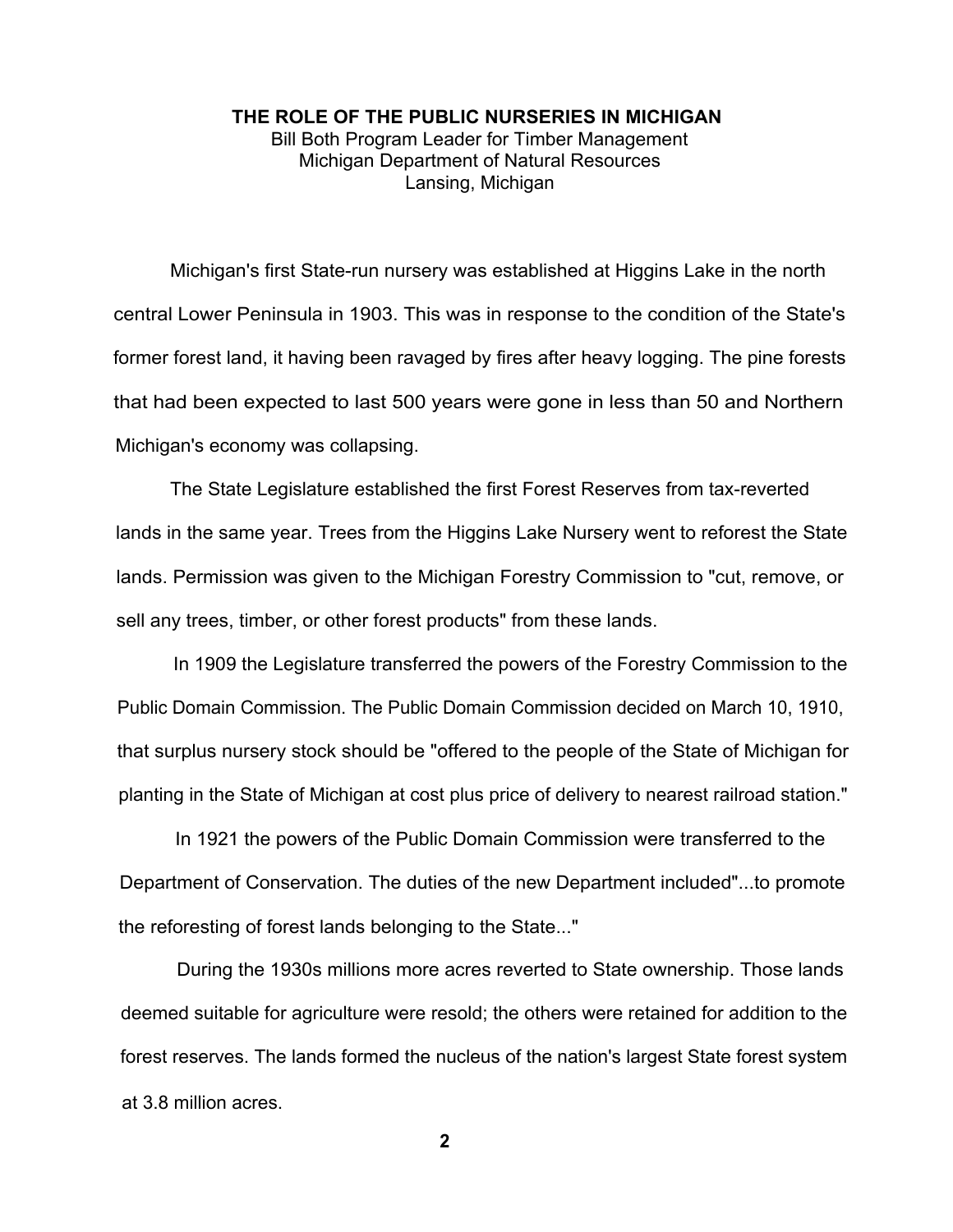In 1935 legislation provided for the sale of timber from State lands. 'The director of Conservation is hereby authorized to dispose of timber from any of the State lands under the control of the department of conservation under such rules and regulations as may be prescribed by the conservation commission."

Also in 1935 the Hardwood Nursery was established near Wolverine, Michigan to provide planting stock to fill the needs of the Game Division.

An Act was passed in 1945 providing for the use of revenues from timber sales from State land for reforestation and forest protection.

In 1950 the Wyman Nursery was leased from the U.S. Forest Service and a new tree planting initiative was soon begun under Governor G. Mennen "Soapy" Williams.

In 1957 a fourth nursery, the Southern Michigan Nursery, was opened near Brighton, Michigan to "take care of Soil Bank needs."

In the early 1960s the State's authority to sell seedlings was questioned. A legal opinion rendered by the Michigan Attorney General in 1962 Stated that the Department does have statutory authority to sell seedlings.

When this writer became employed by the Department, in 1965, the policy said that the major purpose for the State nurseries was to provide planting stock to private landowners and surpluses could be planted on State land. This represented a reversal of the 1910 role in which the State produced trees for its own lands and could sell its surplus. When and why this reversal took place, I don't know.

By the middle 1960s most of the open land on the State Forests had been planted and need for nursery stock for State land had diminished. The Higgins Lake Nursery; the flagship of Michigan's reforestation efforts for over 60 years, was closed in 1965. The Hardwood Nursery also was closed. Following this, State reforestation declined to a low of only 200 thousand trees in 1974.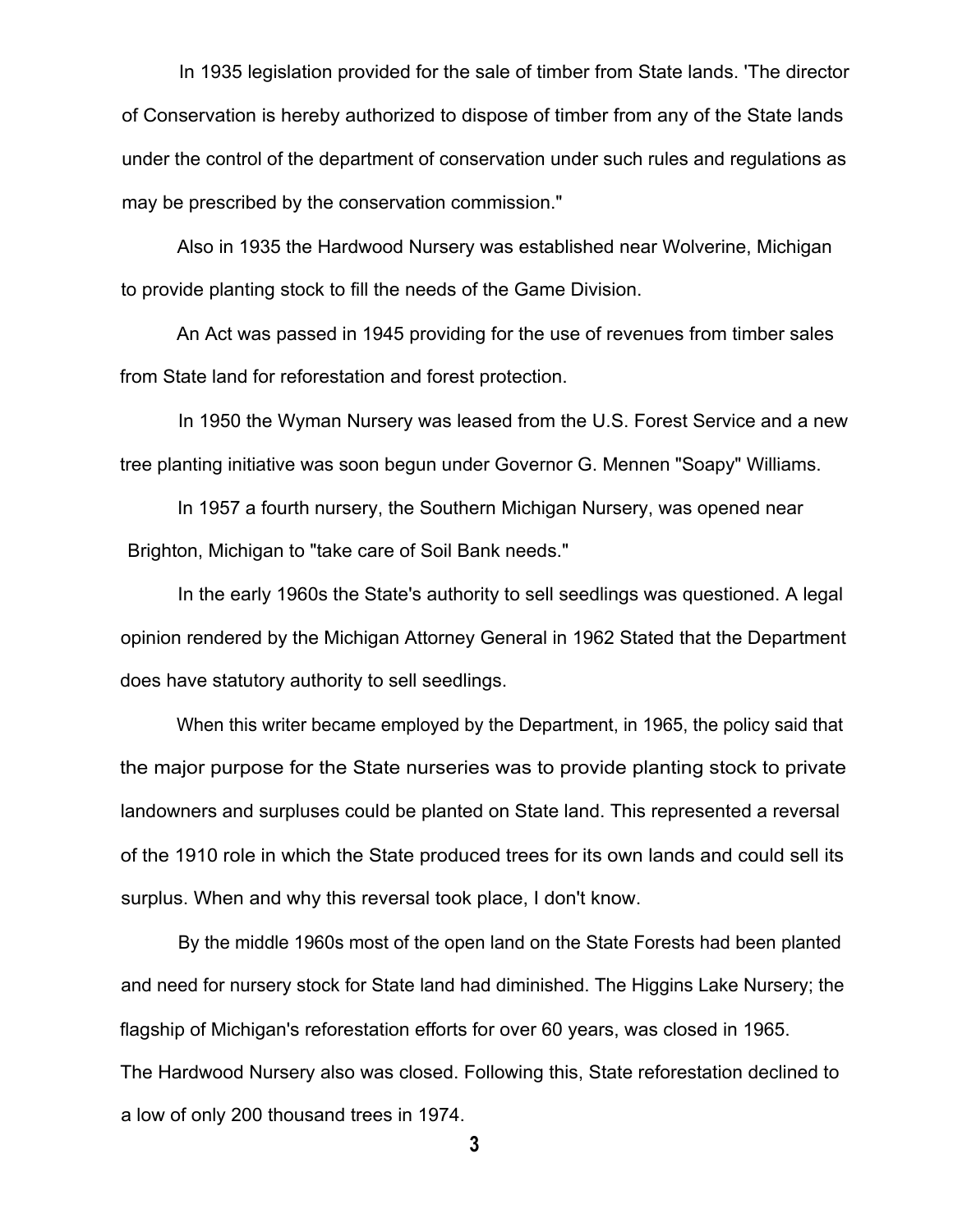In 1977 the State Forests began to request more planting stock than the surplus policy allowed them. To resolve this internal conflict, the Forest Management Division began to talk about increasing production.

At this point, let's go back to 1957 to look at what else was happening. As mentioned earlier, the State opened its Southern Michigan Nursery that year to provide planting stock for Soil Bank needs.

Another outgrowth of the Soil Bank program was the proliferation of Christmas tree plantings. Cultural practices were worked out for Scotch pine and a demand for planting stock was created. This demand led to development of a large number of private nurseries. (See Jerry Peterson's remarks for details.)

For the next 20 years the State continued to supply red and jack pines, white spruce and a few hardwood and shrub species for forest plantings and the private sector produced mostly Christmas tree species--Scotch pine, blue spruce, Douglas-fir, etc.

When, in 1977, we began to talk of increasing State production the private sector began to cry "foul." Before we moved further, a study committee was appointed to clarify the State's role in seedling production and to set a direction for the program.

The committee's recommendation was that the Department of Natural Resources should produce seedlings for its own use only and discontinue sales to the public. High quality stock was being produced by the private sector and they had both the desire and capability to expand production to compensate for what was being produced by the DNR.

In response to the committee report, the Southern Michigan Nursery was closed in 1984 and converted to a tree improvement center. We now have irrigated seed orchards there for several species.